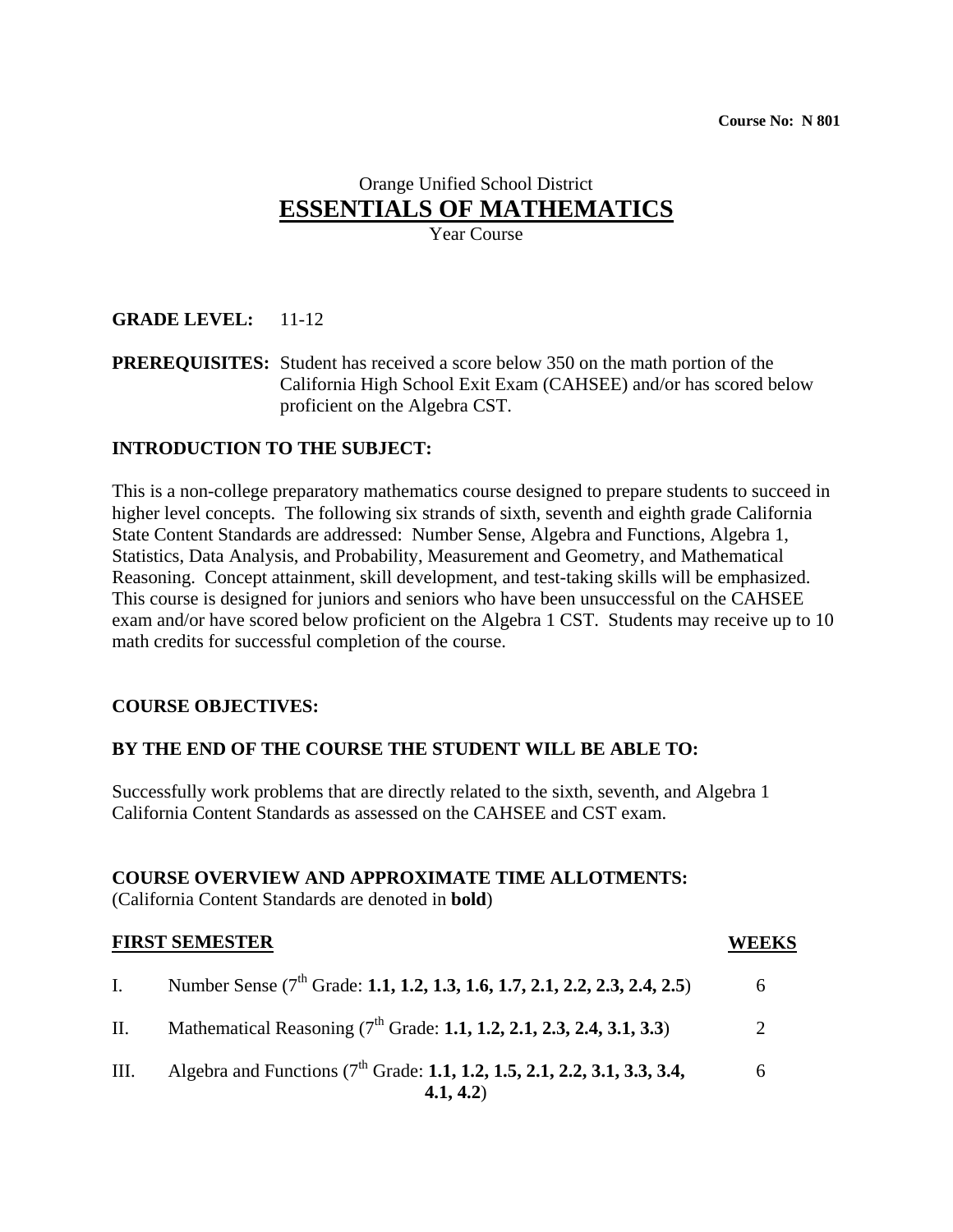IV. Algebra 1 (**2.0, 3.0, 4.0, 5.0, 6.0, 7.0, 8.0, 9.0, 10.0, 15.0**) 4 **SECOND SEMESTER** I. Algebra 1 (**2.0, 3.0**) 2 II. Statistics, Data Analysis, and Probability  $(6^{th}$  Grade: **1.1, 2.5, 3.1, 3.3, 3.5**) **6**  (7th Grade: **1.1, 1.2, 1.3**) III. Measurement and Geometry (7<sup>th</sup> Grade: **1.1, 1.2, 1.3, 2.1, 2.2, 2.3, 2.4, 3.2,** 6 **3.3, 3.4**) IV. Math Life Skills  $(6^{th}$  Grade: **2.5**) 4 (7th Grade: **1.1, 1.6, 1.7**)

Recommended Texts: California Math Review, Content Standards 6-Algebra 1, Revised to CAHSEE July 2003 Mathematics Blueprints (American Book Company, 2003) and CAHSEE Success, Mathematics (Kaplan) (Supplement).

Recommended Diagnostic Tools: Student CAHSEE strand assessment, Essential Mathematics Website (OCDE), Accelerated Math, textbook diagnostic tests, teacher created tests using Sacramento and Alameda County "Supporting Standards" document.

**DATE OF CONTENT REVISION:** NEW August 2005

**DATE OF BOARD APPROVAL:** September 8, 2005

## **Addendum THE CALIFORNIA MATHEMATICS CONTENT STANDARDS GRADES 6, 7, and Algebra 1**

## **STATISTICS, DATA ANALYSIS, AND PROBABILITY (Grade 6)**

## **1.0 Students compute and analyze statistical measurements for data sets:**

1.1 Compute the range, mean, median, and mode of data sets.

## **2.0 Students use data samples of a population and describe the characteristics and limitations of the samples:**

2.5 Identify claims based on statistical data and, in simple cases, evaluate the validity of the claims.

**WEEKS**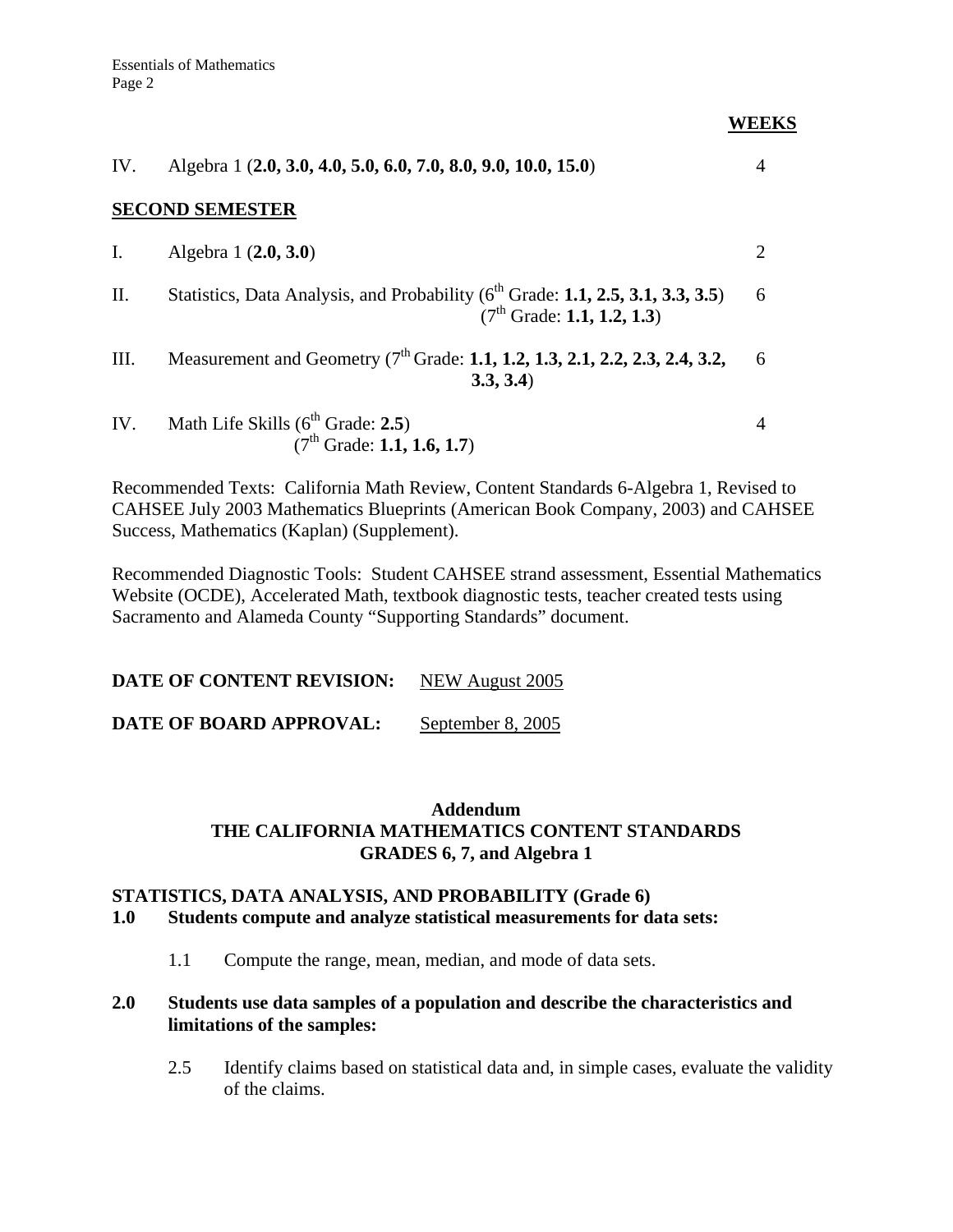## **3.0 Students determine theoretical and experimental probabilities and use these to make predictions about events:**

- 3.1 Represent all possible outcomes for compound events in an organized way (e.g., tables, grids, tree diagrams) and express the theoretical probability of each outcome.
- 3.3 Represent probabilities as ratios, proportions, decimals between 0 and 1, and percentages between 0 and 100 and verify that the probabilities computed are reasonable; know that if P is the probability of an event, 1-P is the probability of an event not occurring.
- 3.5 Understand the difference between independent and dependent events.

## **NUMBER SENSE (Grade 7)**

## **1.0 Students know the properties of, and compute with, rational numbers expressed in a variety of forms:**

- 1.1 Read, write, and compare rational numbers in scientific notation (positive and negative powers of 10) with approximate numbers using scientific notation.
- 1.2 Add, subtract, multiply, and divide rational numbers (integers, fractions, and terminating decimals) and take positive rational numbers to whole-number powers.
- 1.3 Convert fractions to decimals and percents and use these representations in estimations, computations, and applications.
- 1.6 Calculate the percentage of increases and decreases of a quantity.
- 1.7 Solve problems that involve discounts, markups, commissions, and profit and compute simple and compound interest.

## **2.0 Students use exponents, powers, and roots and use exponents in working with fractions:**

- 2.1 Understand negative whole-number exponents. Multiply and divide expressions involving exponents with a common base.
- 2.2 Add and subtract fractions by using factoring to find common denominators.
- 2.3 Multiply, divide, and simplify rational numbers by using exponent rules.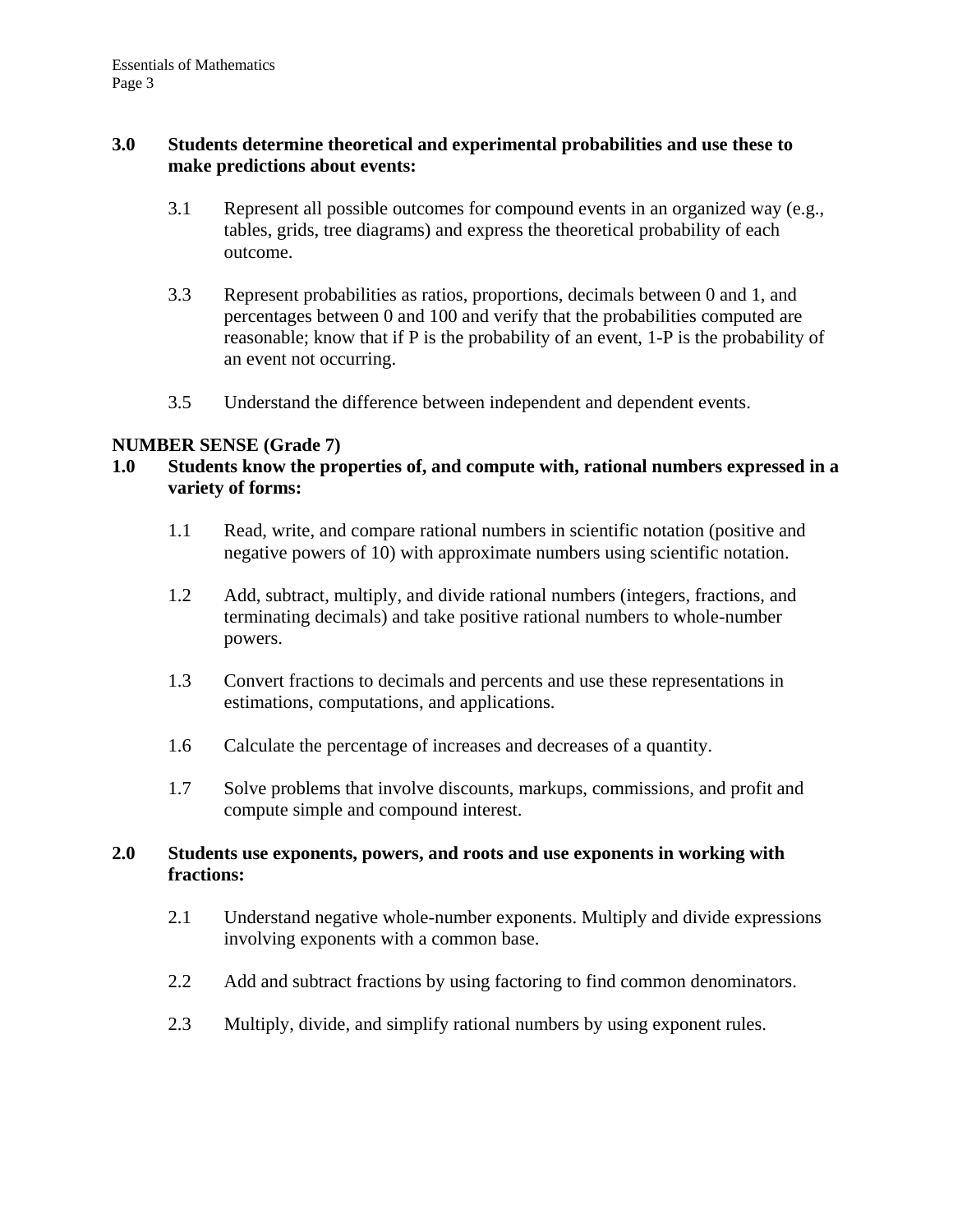- 2.4 Use the inverse relationship between raising to a power and extracting the root of a perfect square integer; for an integer that is not square, determine without a calculator the two integers between which its square root lies and explain why.
- 2.5 Understand the meaning of the absolute value of a number; interpret the absolute value as the distance of the number from zero on a number line; and determine the absolute value of real numbers.

## **MATHEMATICAL REASONING (Grade 7)**

## **1.0 Students make decisions about how to approach problems:**

- 1.1 Analyze problems by identifying relationships, distinguishing relevant from irrelevant information, identifying missing information, sequencing and prioritizing information, and observing patterns.
- 1.2 Formulate and justify mathematical conjectures based on a general description of the mathematical question or problem posed.

## **2.0 Students use strategies, skills, and concepts in finding solutions:**

- 2.1 Use estimation to verify the reasonableness of calculated results.
- 2.3 Estimate unknown quantities graphically and solve for them by using logical reasoning and arithmetic and algebraic techniques.
- 2.4 Make and test conjectures by using both inductive and deductive reasoning.

## **3.0 Students determine a solution is complete and move beyond a particular problem by generalizing to other situations:**

- 3.1 Evaluate the reasonableness of the solution in the context of the original situation.
- 3.3 Develop generalizations of the results obtained and the strategies used and apply them to new problem situations.

## **ALGEBRA AND FUNCTIONS (Grade 7)**

## **1.0 Students express quantitative relationships by using algebraic terminology, expressions, equations, inequalities, and graphs:**

- 1.1 Use variables and appropriate operations to write an expression, an equation, an inequality, or a system of equations or inequalities that represents a verbal description (e.g., three less than a number, half as large as area A).
- 1.2 Use the correct order of operations to evaluate algebraic expressions such as 3(2*x*   $+\overset{2}{5}$ .)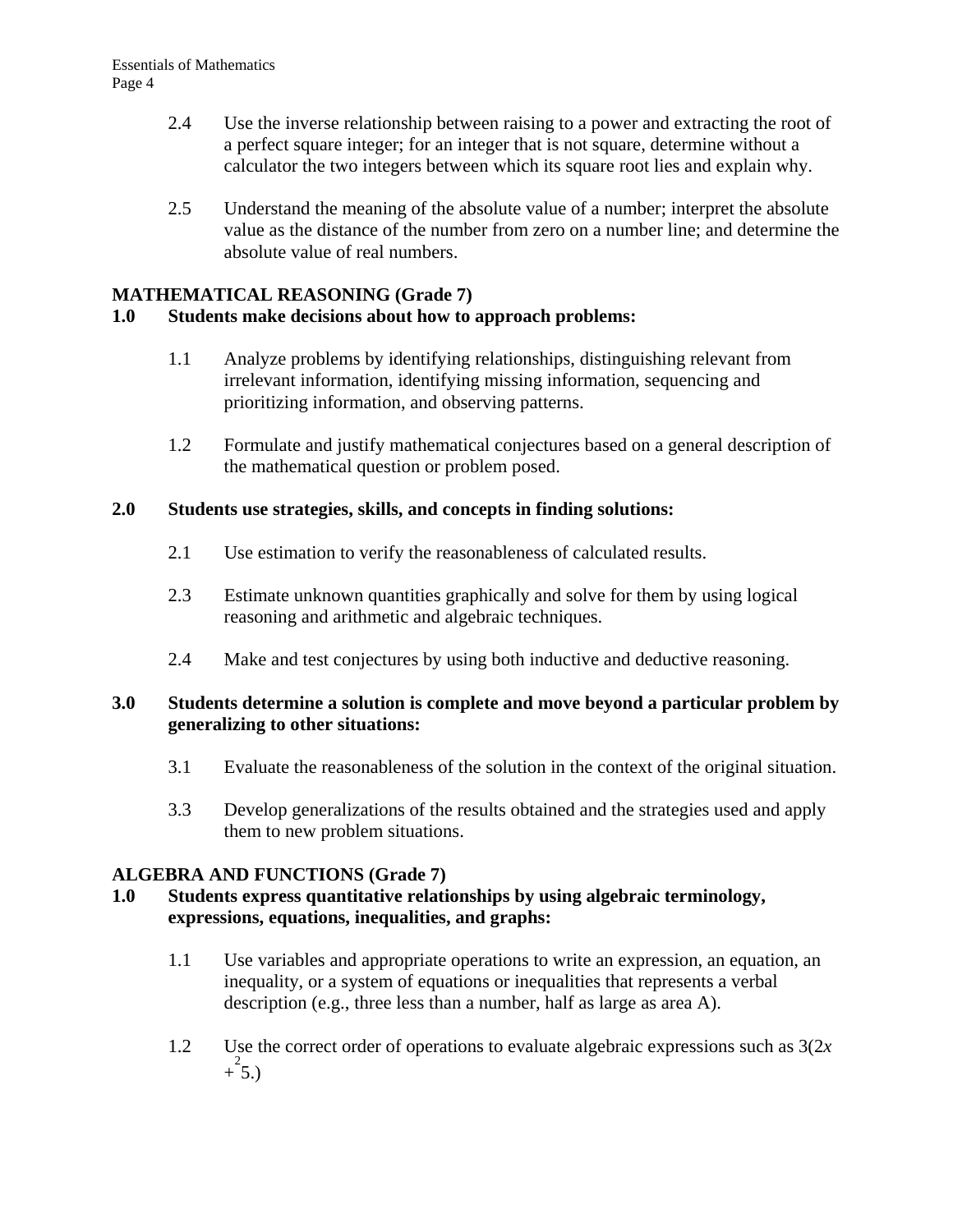1.5 Represent quantitative relationships graphically and interpret the meaning of a specific part of a graph in the situation represented by the graph.

## **2.0 Students interpret and evaluate expressions involving integer powers and simple roots:**

- 2.1 Interpret positive whole-number powers as repeated multiplication and negative whole-number powers as repeated division or multiplication by the multiplicative inverse. Simplify and evaluate expressions that include exponents.
- 2.2 Multiply and divide monomials; extend the process of taking powers and extracting roots to monomials when the latter results in a monomial with an integer exponent.

## **3.0 Students graph and interpret linear and some nonlinear functions:**

- 3.1 Graph functions of the form  $y = nx^2$  and  $y = nx^3$  and use in solving problems.
- 3.3 Graph linear functions, noting that the vertical change (change in y-value) per unit of horizontal change (change in x-value) is always the same and know that the ratio ("rise over run") is called the slope of a graph.
- 3.4 Plot the values of quantities whose ratios are always the same (e.g., cost to the number of an item, feet to inches, circumference to diameter of a circle). Fit a line to the plot and understand that the slope of the line equals the quantities.

## **4.0 Students solve simple linear equations and inequalities over the rational numbers:**

- 4.1 Solve two-step linear equations and inequalities in one variable over the rational numbers, interpret the solution or solutions in the context from which they arose, and verify the reasonableness of the results.
- 4.2 Solve multi-step problems involving rate, average speed, distance, and time or a direct variation.

## **STATISTICS, DATA ANALYSIS, AND PROBABILITY (Grade 7)**

- **1.0 Students collect, organize, and represent data sets that have one or more variables and identify relationships among variables within a data set by hand and through the use of an electronic spreadsheet software program:** 
	- 1.1 Know various forms of display for data sets, including a stem-and-leaf plot or box-and-whisker plot; use the forms to display a single set of data or to compare two sets of data.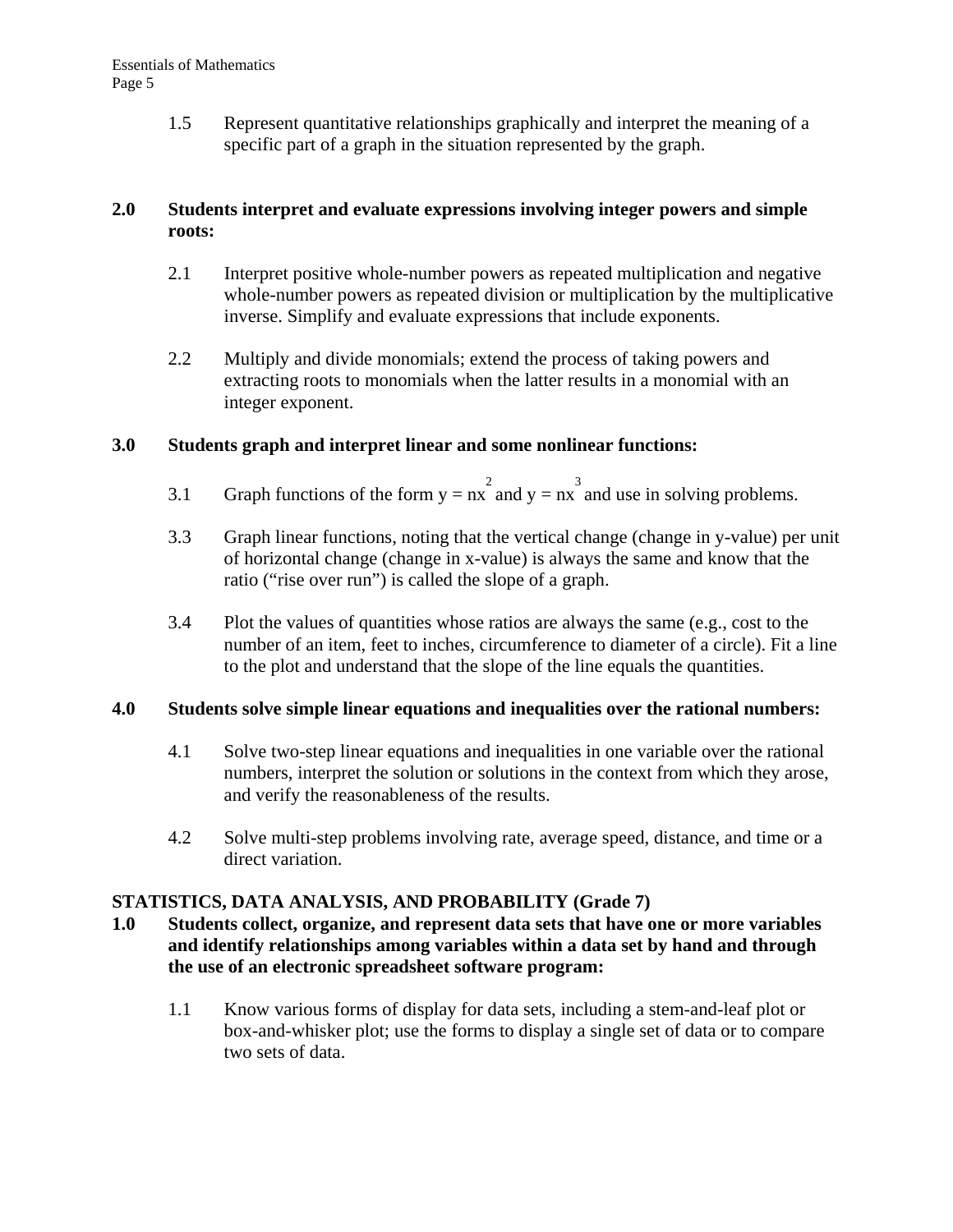- 1.2 Represent two numerical variables on a scatterplot and informally describe how the data points are distributed and any apparent relationship that exists between the two variables (e.g., between time spent on homework and grade level).
- 1.3 Understand the meaning of, and be able to compute, the minimum, the lower quartile, the median, the upper quartile, and the maximum of a data set.

## **MEASUREMENT AND GEOMETRY (Grade 7)**

## **1.0 Students choose appropriate units of measure and use ratios to convert within and between measurement systems to solve problems:**

- 1.1 Compare weights, capacities, geometric measures, times, and temperatures within and between measurement systems (e.g., miles per hour and feet per second, cubic inches to cubic centimeters).
- 1.2 Construct and read drawings and models made to scale.
- 1.3 Use measures expressed as rates (e.g., speed, density) and measures expressed as products (e.g., person-days) to solve problems; check the units of the solutions; and use dimensional analysis to check the reasonableness of the answer.

## **2.0 Students compute the perimeter, area, and volume of common geometric objects and use the results to find measures of less common objects. They know how perimeter, area, and volume are affected by changes of scale:**

- 2.1 Use formulas routinely for finding the perimeter and area of basic twodimensional figures and the surface area and volume of basic three-dimensional figures, including rectangles, parallelograms, trapezoids, squares, triangles, circles, prisms, and cylinders.
- 2.2 Estimate and compute the area of more complex or irregular two- and threedimensional figures by breaking the figures down into more basic geometric objects.
- 2.3 Compute the length of the perimeter, the surface area of the faces, and the volume of a three-dimensional object built from rectangular solids. Understand that when the lengths of all dimensions are multiplied by a scale factor, the surface area is multiplied by the square of the scale factor and the volume is multiplied by the cube of the scale factor.
- 2.4 Relate the changes in measurement with a change of scale to the units used (e.g., square inches, cubic feet) and to conversions between units (1 square foot =  $144$ ) square inches or  $[1 \text{ ft}^2] = [144 \text{ in}^2]$ , 1 cubic inch is approximately 16.38 cubic centimeters or  $[1 \text{ in } ^{3}]=[16.38 \text{ cm } ^{3}]).$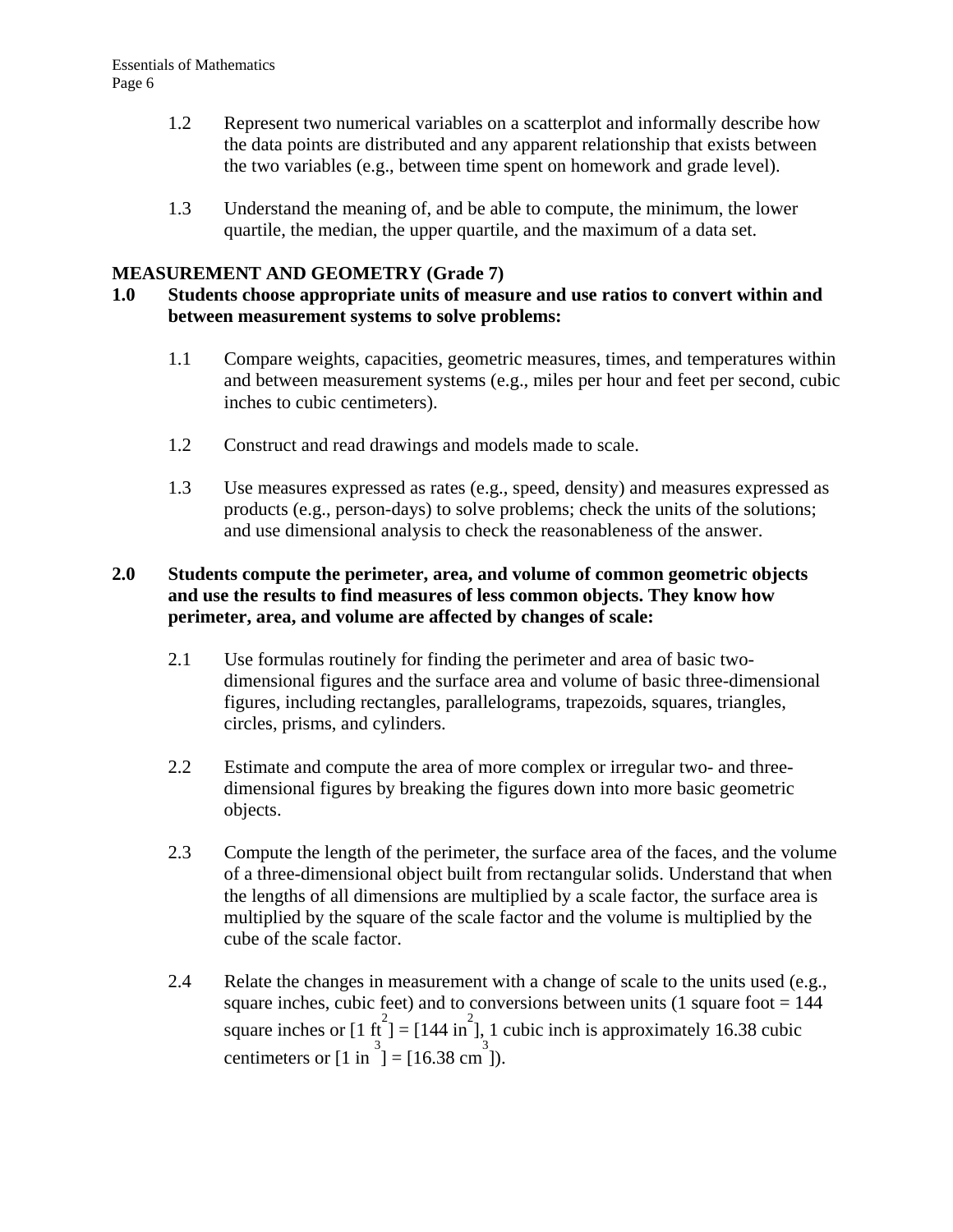## **3.0 Students know the Pythagorean theorem and deepen their understanding of plane and solid geometric shapes by constructing figures that meet given conditions and by identifying attributes of figures:**

- 3.2 Understand and use coordinate graphs to plot simple figures, determine lengths and areas related to them, and determine their image under translations and reflections.
- 3.3 Know and understand the Pythagorean theorem and its converse and use it to find the length of the missing side of a right triangle and the lengths of other line segments and, in some situations, empirically verify the Pythagorean theorem by direct measurement.
- 3.4 Demonstrate an understanding of conditions that indicate two geometrical figures are congruent and what congruence means about the relationships between the sides and angles of the two figures.

## **ALGEBRA I**

**Symbolic reasoning and calculations with symbols are central in algebra. Through the study of algebra, a student develops an understanding of the symbolic language of mathematics and the sciences. In addition, algebraic skills and concepts are developed and used in a wide variety of problem-solving situations.** 

- **2.0** Students understand and use such operations as taking the opposite, finding the reciprocal, taking a root, and raising to a fractional power. They understand and use the rules of exponents.
- **3.0** Students solve equations and inequalities involving absolute values.
- **4.0** Students simplify expressions before solving linear equations and inequalities in one variable, such as  $3(2x-5) + 4(x-2) = 12$ .
- **5.0** Students solve multi-step problems, including word problems, involving linear equations and linear inequalities in one variable and provide justification for each step.
- **6.0** Students graph a linear equation and compute the *x* and *y*-intercepts (e.g., graph  $2x + 6y$  $= 4$ ). They are also able to sketch the region defined by linear inequality (e.g., they sketch the region defined by  $2x + 6y < 4$ ).
- **7.0** Students verify that a point lies on a line, given an equation of the line. Students are able to derive linear equations by using the point-slope formula.
- **8.0** Students understand the concepts of parallel lines and perpendicular lines and how those slopes are related. Students are able to find the equation of a line perpendicular to a given line that passes through a given point.